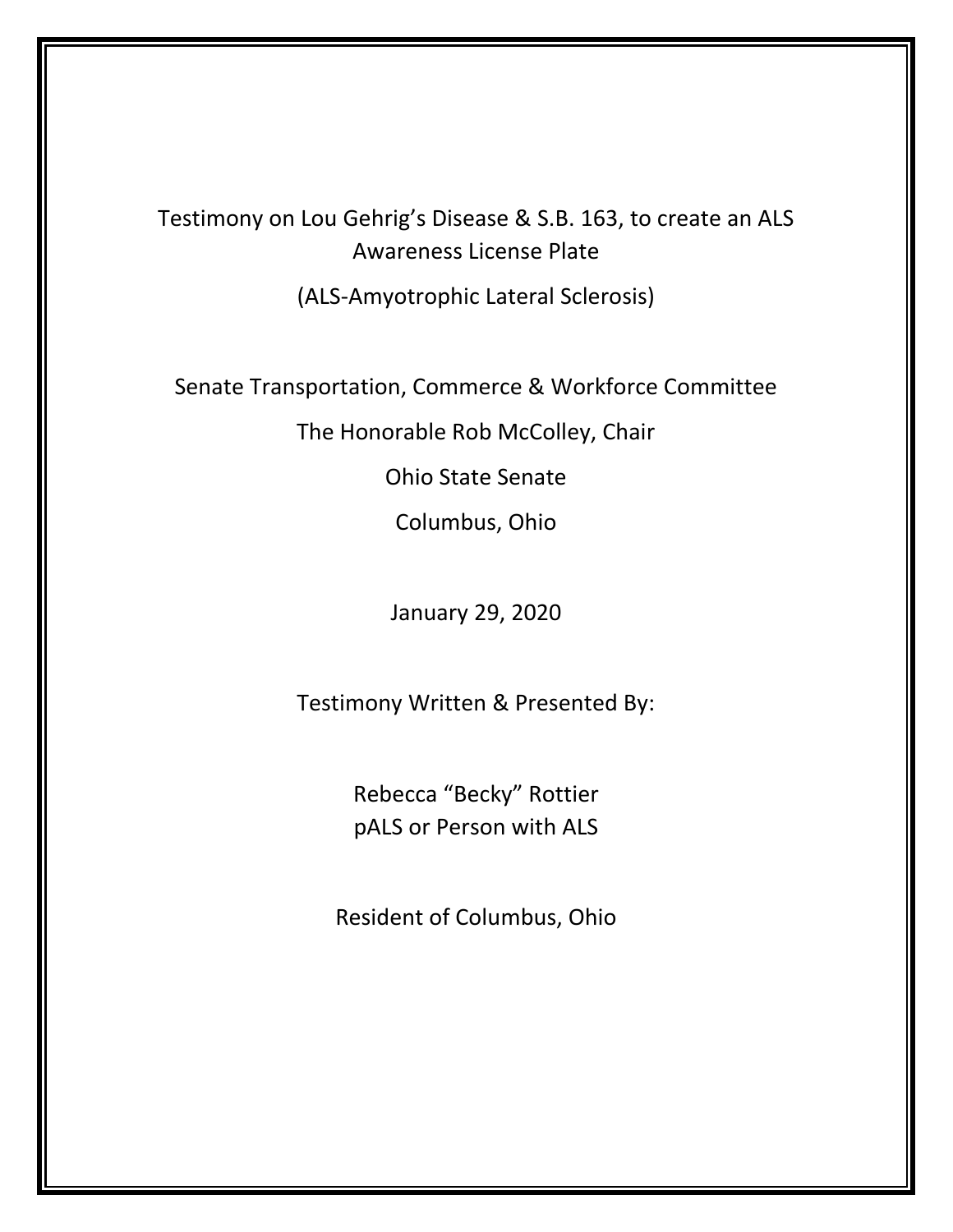Good morning. My name is Becky Rottier. First, I would like to thank you for the opportunity to share my story. I never thought I would be standing here telling you about ALS. Those who know me know that public speaking is totally out of my comfort zone. But when you are facing a disease like ALS you realize you can do things that you never thought you could.

The first time I had ever heard of ALS or Lou Gehrig 's disease is when I helped my son and his friends do a video for the Ice Bucket Challenge in 2014. They were sophomores in high school and probably were doing it more for fun and to be part of the fad than anything else. I do remember learning what the disease was thru this challenge and thinking to myself: "Wow, how horrible, that would be the absolute worst thing to happen to somebody!" Little did I know that about a year later, I would start having my first symptoms. In the fall of 2015, I noticed I couldn't do a calf raise on my left side when reaching for something high in my kitchen cupboard. I also noticed that I couldn't curl my toes very well on the left side either. I thought how strange. But I didn't think much of it. I was just overweight and getting old. This obviously didn't go away but I continued to live with it for a year or so. Until about a year later when I was in a walking group and I just couldn't keep up. One of my friends told me I walked funny. I got my son off to college and decided I better go to a doctor. This was the fall of 2016.

Like most ALS patients a diagnosis took forever. 2 years. I was also told I had a bulging disc in my back and needed surgery. I had no pain in my back so I wasn't so sure, so I decided to get another opinion. I bounced around from neurologist to neurologist to spinal surgeon to spinal surgeon. No one in Columbus could figure me out, mostly because all my EMG tests only showed nerve damage to my left leg. My other limbs and exams were completely normal. That is until October 17, 2018. The day that changed my life. I had been referred to Cleveland Clinic and had been going there for about 9 months. Like everyone else, they were struggling to diagnosis me. I had done enough research on my own, thanks to the internet, to know I had many ALS symptoms. Every neurologist I saw I would ask them point blank if they thought I had ALS. They all said no. So on October 17, 2018, I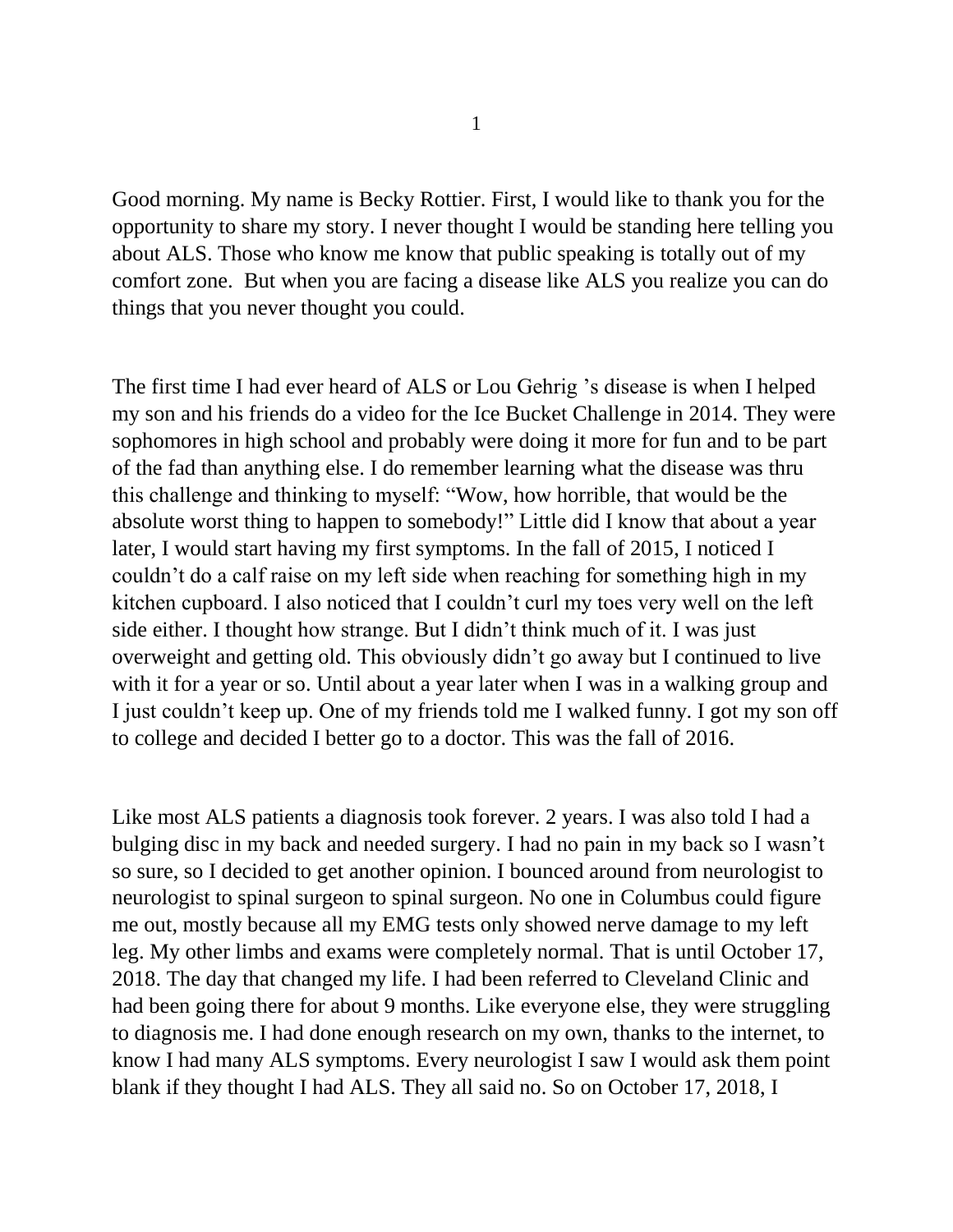headed to Cleveland, alone, to yet another appointment with a new doctor and yet another EMG test. Since I had done this so many times I wasn't expecting anything different than to make a follow-up appointment in a few months. I did not know that my new doctor was the Clinic's ALS specialist.

After my physical exam and EMG test, my new doctor came to talk to me. At first, she started talking about upper motor neurons and lower motor neurons. And I knew what she was going to say before she even said it. I remember saying, "This is really bad, isn't it?" and she said "Yes, it is. I'm so sorry". This new EMG showed damage to other limbs, which meant it had spread. Everything else had been ruled out at this point. Therefore, she was confident that I had ALS. She gave me more information, but to me it sounded like Charlie Brown's teacher. She left me alone to gather myself and to be honest I can't really say I didn't see it coming. I was numb. I felt like I was floating above my body. I always knew there was something really, really wrong. I was able to drive myself back to Columbus. I know that God was watching over me on that drive to get me home safely.

I decided to keep this news to myself for 2 months. Only a few close friends knew. My family didn't know. I struggled greatly with how and when to tell them. When I finally had to tell them I went in person. It was heartbreaking and just so sad that I can't even put it into words. My family all lives in Michigan, about a 6 hour drive from Columbus, but even with the distance we are extremely close. I have a college age son who goes to school in Canton. I lived alone and still do. I rely on close friends and my faith to get me thru each day. I believe God really does give me the strength for one day at a time. I know He will continue to do so, not just for myself but also for those that love me. I truly believe when I was diagnosed with ALS, so was my family. In ways, this is just as hard on them. They will have to take care of me eventually. One of my biggest fears is being a burden to them. Emotionally and financially.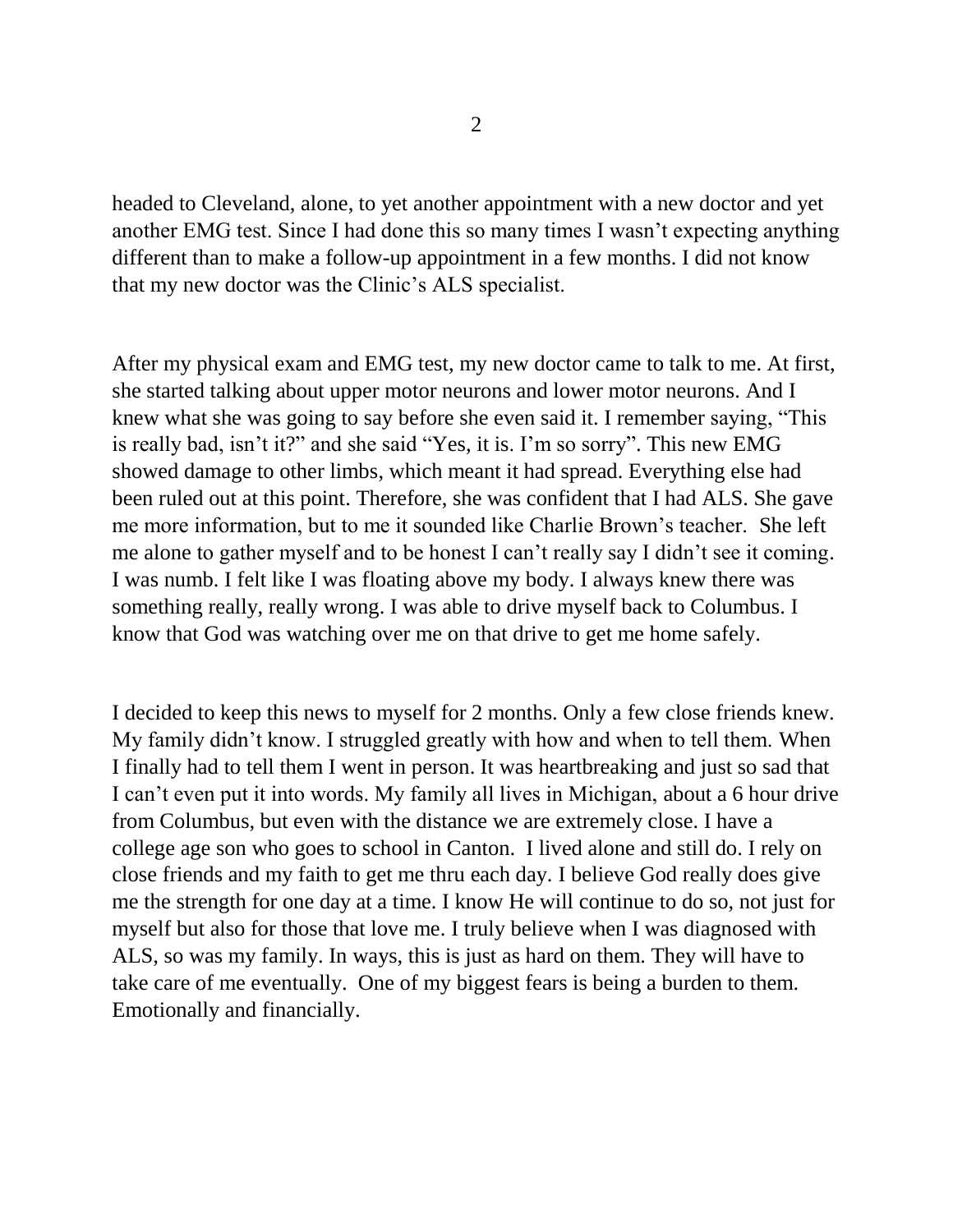Since I have a slow progression, I am still able to live a somewhat normal life. That is for now. I still work full time since I have a job in an office setting. I can still drive and take care of myself. But I do notice my lower body is getting weaker. I now have to wear leg braces so I don't trip over my own feet and I just started using a walking stick for balance. My left leg is very weak and gives out without notice. I have drop foot where I can no longer move my left ankle and foot at all. I tire easily and cannot walk long distances anymore. I know a wheelchair is in my near future. I know retiring from the job I have had for 22 years is coming one day. I am only 43 years old. I had lost 90 pounds the year before my diagnosis (on purpose). I have raised my son. I thought it was finally time to travel and take advantage of having some freedom in my life. Unfortunately, that was not meant to be. How am I going to pay for a handicap accessible van? How am I going to be able to afford not to work, when I am the sole provider in my household? Who is going to help me get dressed? What if I can't take care of my personal hygiene? How will I afford to make expensive modifications to where I am living? How will I deal with my body being trapped? How in the world am I going to do this? All these questions spiral in my head daily.

In March of 2019, I attended my first ALS Association Support Group meeting hosted by the ALS Association of Central and Southern Ohio. At first, I was really hesitant to attend, fearing it would be a cry fest. To my surprise, I found a room full of people just like me, they cared, they laughed, they told their stories, and the big one: they shared advice and valuable information on how to deal with this disease both mentally and physically. I realized I wasn't alone. This was huge for me. No one really knows what ALS is like unless they have ALS. It is difficult for the average person to understand and relate to. At these meetings, there were other people in the same boat, fighting the same battle, and having the same worries. I met my dear friends Shelly and Travis that evening and what a help they have been! For me in the stage I am in, these meetings have been the support that I needed. Not only do I meet other ALS patients, but I learn a ton. The educational part of the meetings have helped me tremendously. Like for example, the info session on feeding tubes made them much less scary.